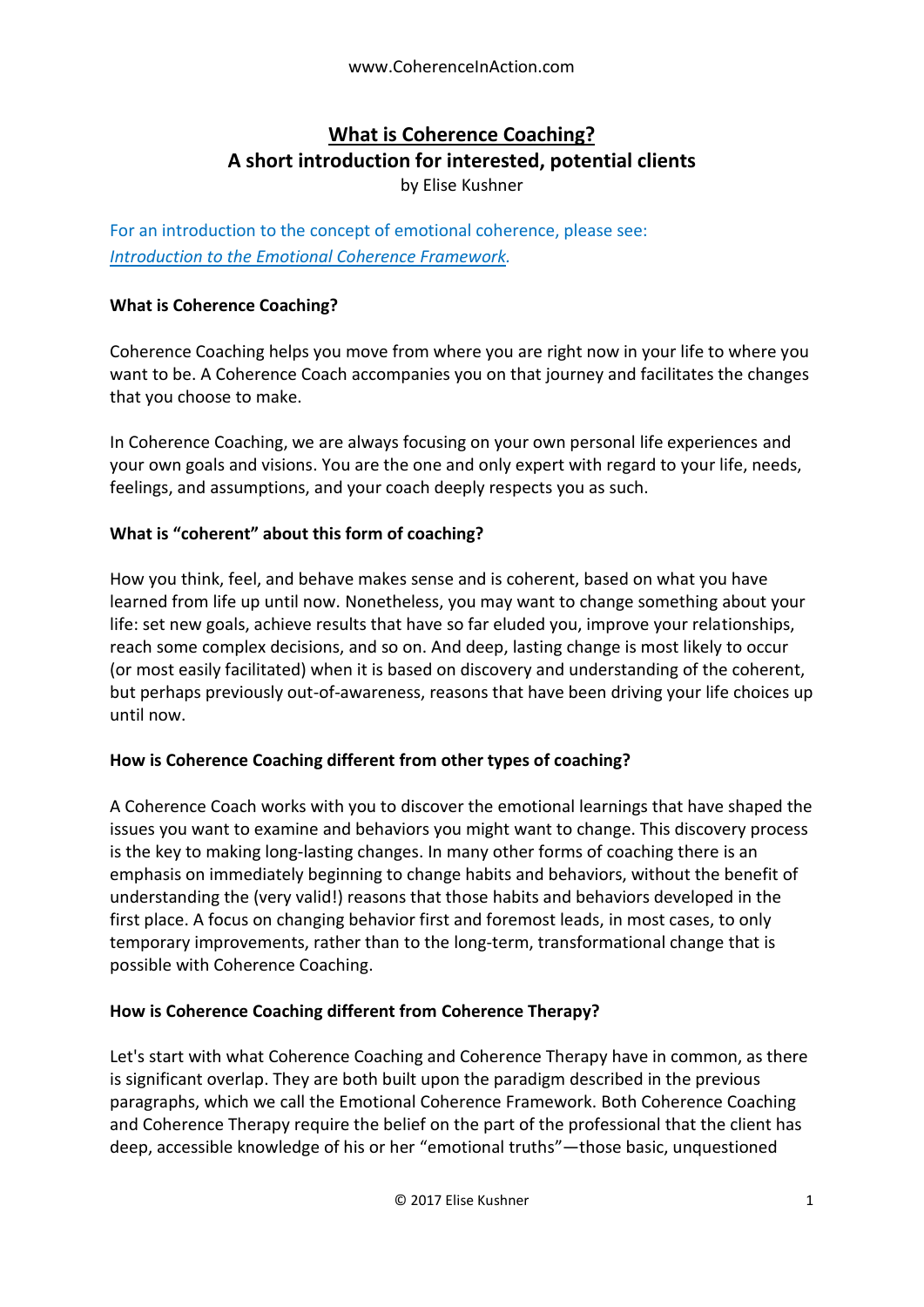assumptions about how the world works. And Coherence Coaches and Coherence Therapists work with a highly overlapping set of interventions and tools.

The differences between coaching and therapy tend to fall into two areas:

# **1. Training**

Psychotherapists have training in recognizing and working with serious life difficulties, like domestic violence, childhood abuse, depression, or major trauma, as well as making judgments about when to send clients to specialized medical professionals for further evaluation. Training of coaches does not typically prepare them to work with such issues.

Coaches frequently have training in a very broad cross-section of coaching techniques and interventions, including systemic questioning techniques, NLP, games for team building, standardized testing for personality analysis, mindfulness and relaxation methods, and many, many more.

# **2. Clients**

The clients who choose to work with coaches are usually more focused on personal growth in the form of specific goals than on serious problems in their lives.

#### **For whom is Coherence Coaching appropriate?**

Coherence Coaching is appropriate for anyone who wants to achieve a more balanced, rewarding, and fulfilling life, and who would like professional support along that path.

#### **What are typical concerns, desires, or objectives for which people engage a Coherence Coach?**

Here is a small subset of the challenges clients may bring into coaching sessions:

- Things are OK, but I have no clear vision about where I want to be in my life in five or ten years.
- I know I have the potential to achieve my goals, but I need help in actualizing that potential.
- Should I change jobs? I'm having difficulty making a decision.
- Something is blocking me in my career path, but I'm not sure what it is.
- What are my life's purpose and passion?
- I have a feeling my partner and I are talking at cross-purposes.
- I'm afraid to take that next step that could change my life.
- I have a conflict with a colleague at work and want help in sorting it out.
- I need to improve my work-life balance.
- I'd like to develop strategies for dealing with the stress level in my job.
- How can I communicate with my children so that we have more peace at home?